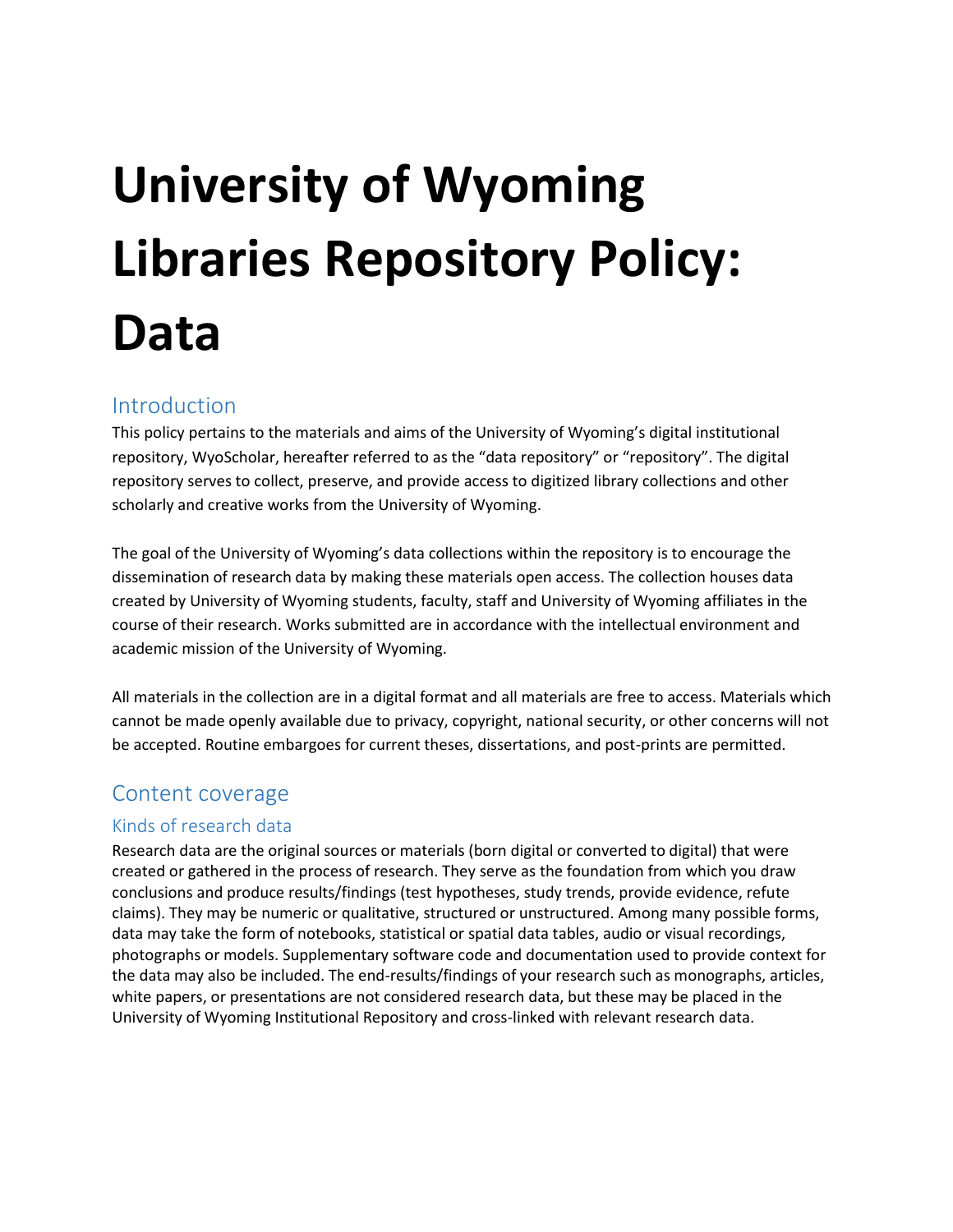#### Out of scope materials

- Data that contain sensitive, restricted, or confidential information (i.e., personally identifiable information, protected health information, export-controlled information, etc.)
- Data that do not include a minimal level of description necessary for the operation of the repository.
- Dynamic data (continuously updated data) are outside the scope of the repository. However, the repository will consider archiving snapshots and significant versions of these types of data.
- Record-only deposits. All records created in the repository must have the data available for download by the public.
- All data published by the UW Libraries will be stored within the Advanced Research Computing Center infrastructure, and therefore the repository will not support data on external infrastructure.
- UW Libraries reserves the right to reject submissions.

#### Status of research data

The repository will only accept datasets in a publication-ready state. This is not the place to store data that is currently being analyzed. For data storage during research, please contact the Advanced Research Computing Center [\(arcc-info@uwyo.edu\)](mailto:arcc-info@uwyo.edu).

#### Versions and version control

Data producers should make every attempt to ensure that data deposited in the repository is in its publication-ready state. However, we also understand that errors may be discovered post-publication or additional data or documentation files may need to be added. In these cases, the Data Management Librarian can help you create a new version of your dataset. We will continue to provide access to the previous version of all files to ensure persistent access to previously published materials (if you need to permanently remove files, see deaccessioning below). Versioning should not be used as a method to add files to a collection from different waves of a study or as a method to preserve data during the active research phase of a project. If you foresee your dataset evolving over time then consider a "release cycle" for your data.

#### File formats

Current formats accepted are .zip files (within which any file type can be placed), .pdf, .jpg, .mp3, and .mp4.

Technical support available from UW Libraries is limited. Materials uploaded to the data repository must adhere to the supported formats. Versioning and file modification may be necessary to adhere to platform technical requirements. UW Libraries retain the right to modify or upgrade file formats to comply with platform upgrades or restrictions. Details regarding file formats and technical restrictions can be obtained by emailing [coeref@uwyo.edu.](mailto:coeref@uwyo.edu)

### Metadata

#### Access to metadata

Anyone may access the metadata associated with deposited datasets free of charge.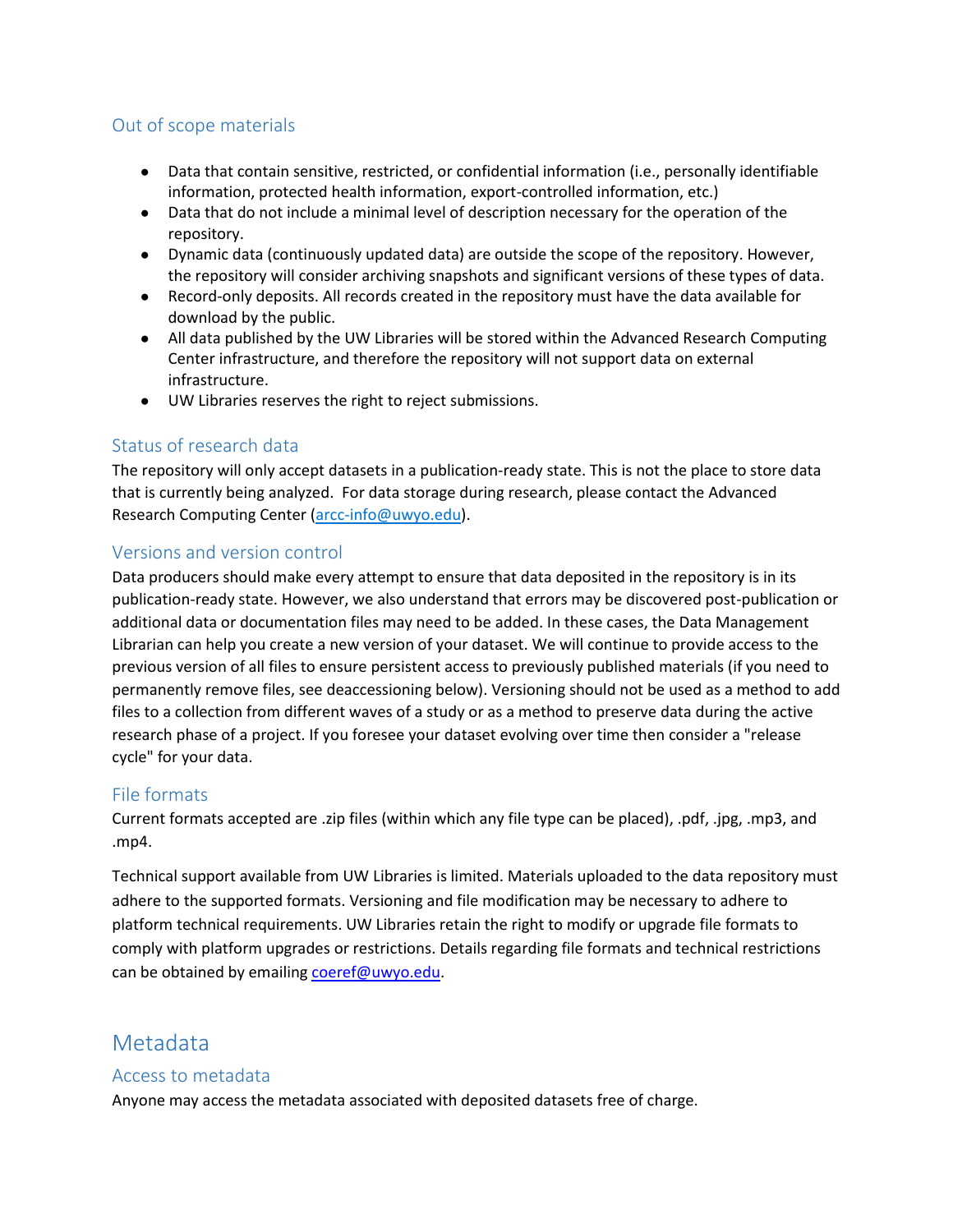#### Persistent Identifiers

All objects in the repository will receive a Digital Object Identifier (DOI), typically within 24 hours, which will provide persistent access to the data.

#### Metadata types and sources

All deposits in the repository must include a completed ReadMe file. All data receive curatorial review and data that are incomplete or not ready for reuse will not be accepted into the repository. Researchers are also highly encouraged to deposit additional files known as documentation that describe their datasets in more detail, such as a codebook, data dictionary, or technical reports. For information on what information is required in a complete ReadMe file or other documentation, please contact the current Data Management Librarian.

# Submission of data

#### Eligible depositors

Only research data connected to the University of Wyoming can be deposited in the repository. Connected in this sense means: the data is authored by at least one current or former University of Wyoming researcher, research students or staff members; the research data is a result of research conducted at the University of Wyoming; the data appears in a journal published, or a conference hosted, by the University; or the data resulted from research undertaken using University facilities.

#### Data quality requirements

The validity and authenticity of the content of submissions (all materials submitted by the depositor, including full data and metadata) is the sole responsibility of the depositor, and is not checked by the data repository.

#### Confidentiality and disclosure

Submitting work to the repository requires you to attest that the work contains no confidential or proprietary information. Confidential information includes data that can uniquely identify someone, such as a Social Security number, credit card number, or driver's license number. Proprietary information is information, such as patentable information, that is owned, or may be owned, by someone else. You must also attest that that the deposit and sharing of the research data complies with any applicable IRB protocol. Ownership of data produced at the University of Wyoming is governed by the University Research Data Policy [\(http://www.uwyo.edu/research/policies-and](http://www.uwyo.edu/research/policies-and-procedures/research_data_policy_march_2015.pdf)[procedures/research\\_data\\_policy\\_march\\_2015.pdf\)](http://www.uwyo.edu/research/policies-and-procedures/research_data_policy_march_2015.pdf) and the UW Regulation 3-641 pertaining to patents and copyrights [\(https://www.uwyo.edu/generalcounsel/\\_files/docs/uw-reg-3-641.pdf\)](https://www.uwyo.edu/generalcounsel/_files/docs/uw-reg-3-641.pdf).

#### Embargo status

Data in The repository must be deposited for open access—this means that visitors to the repository may download and reuse your data. Data not suitable for reuse should not be deposited in the repository. However, authors will have the option of restricting access for the maximum of twelve months. During the embargo period, a descriptive metadata record for the dataset will be made publicly discoverable in the repository that includes a Digital Object Identifier (DOI) and the date on which the files will be made available.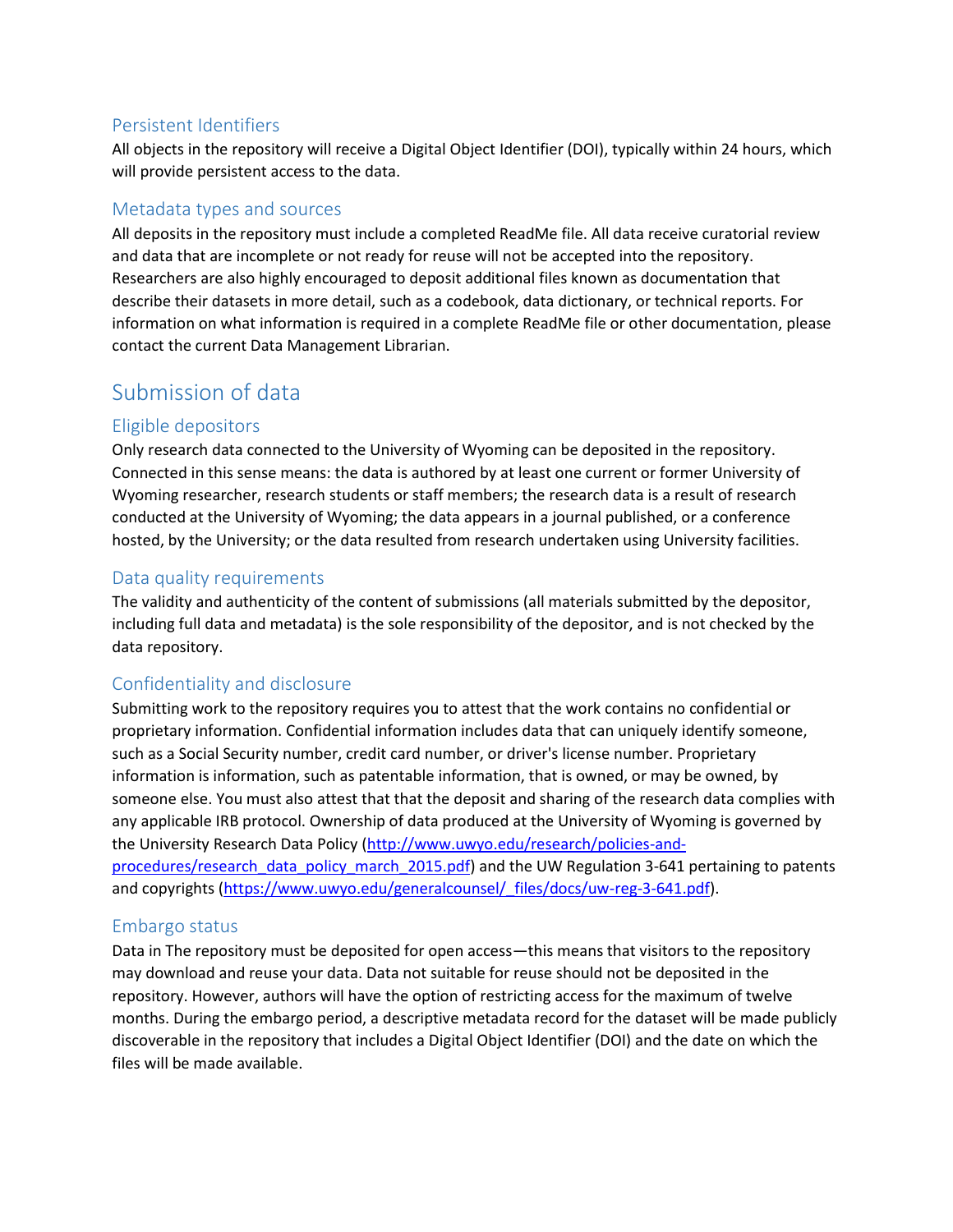#### Rights and ownership

It is the responsibility of individuals who are uploading data to make sure that they have the necessary rights or permissions to share any materials they did not themselves generate.

Unless superseded by specific terms of sponsorship or other agreements or University policy (e.g., Copyright), the University owns all research data generated or acquired by University employees (faculty and staff) or non-student trainees or fellows (not employed by the University) through research projects conducted at or under the auspices of the University of Wyoming, regardless of funding source. While the university owns the data, the PI has the right to publish the data and is encouraged to do so by the university. The PI is responsible for knowing if the funding agreement with the sponsor has any limits on or special requirements for publication.

#### Deposit License

By depositing this Content ("Content") in the University of Wyoming data repository, I agree that I am solely responsible for any consequences of uploading this Content to the repository and making it publicly available, and I represent and warrant that:

- I am either the sole creator and the owner of the copyrights and all other rights in the Content; or, without obtaining another's permission, I have the right to deposit the Content in an archive such as the data repository.
- To the extent that any portions of the Content are not my own creation, they are used with the copyright holder's express permission or as permitted by law. Additionally, the Content does not infringe the copyrights or other intellectual property rights of another, nor does the Content violate any laws or another's rights of privacy or publicity.
- The Content contains no restricted, private, confidential, or otherwise protected data or information that should not be publicly shared.
- I warrant that distribution of the Content under a CC0 Waiver (https://creativecommons.org/publicdomain/zero/1.0/) complies with all relevant laws and publisher, funder, and employer guidelines and/or contractual restrictions.

I understand that the Libraries will do its best to provide perpetual world-wide access (via the internet) to my Content. In order to support these efforts, I grant the University of Wyoming, through its repository, the following non-exclusive, perpetual, royalty-free, world-wide rights and licenses:

- to access, reproduce, distribute and publicly display the Content, in whole or in part, in order to secure, preserve and make it publicly available, and
- to make derivative works based upon the Content in order to migrate the Content to other media or formats, or to preserve its public access.
- These terms do not transfer ownership of the copyright(s) in the Content. These terms only grant to the University the limited license outlined above.

# Access and reuse of data

#### Open access

The purpose of the data repository is to provide stable, long-term public access to digital content produced by members of the University of Wyoming community. By default, material deposited in the repository will be openly accessible worldwide over the internet.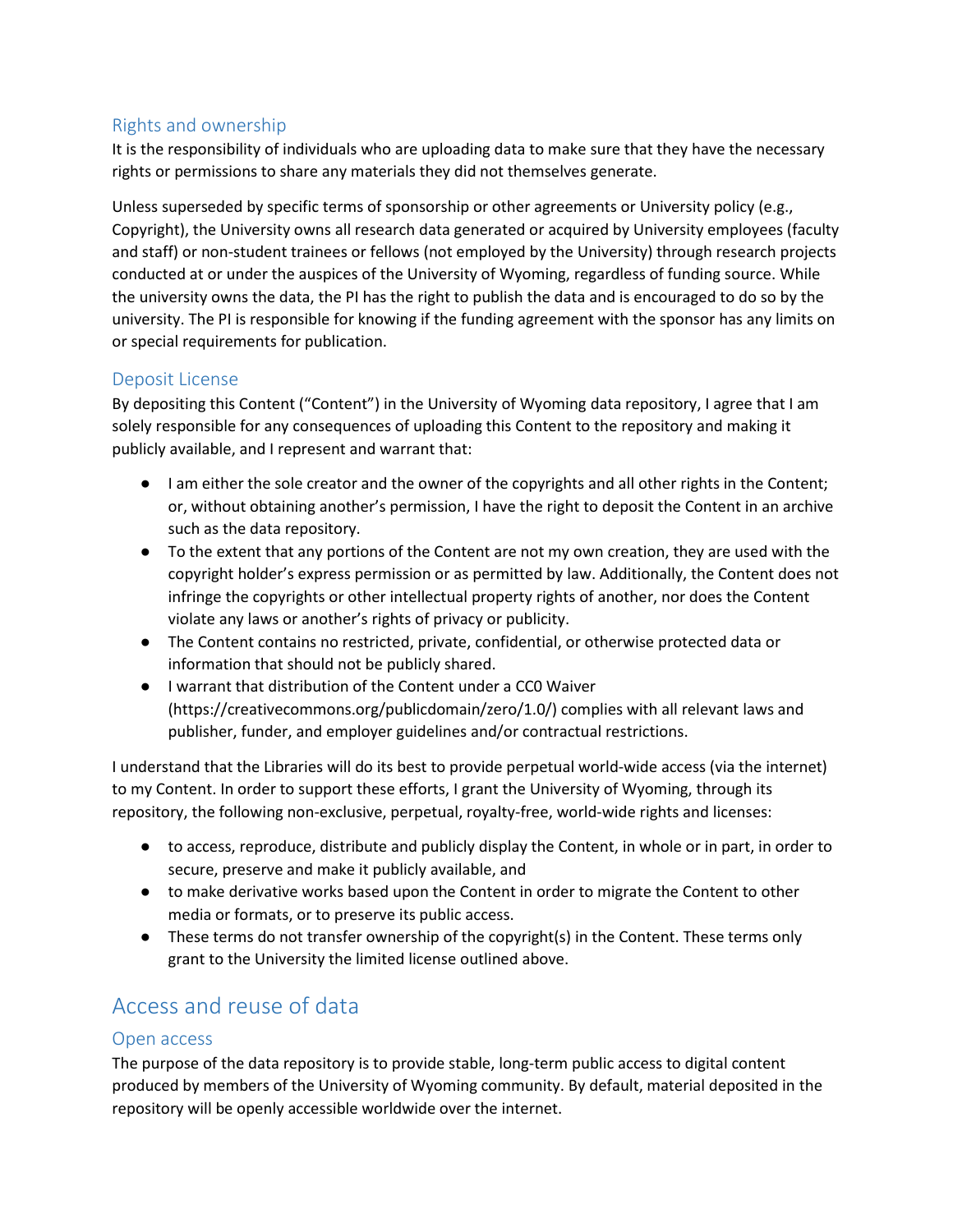#### End-user terms of use

Authors who share their data here expect that it will be re-used to some degree. Users are expected to abide by the University of Wyoming data policies such as those from the Office of Research and Economic Development, where applicable. However, by using or downloading the data, you signify your agreement to the conditions of use stated below:

- The user not make any use of data to identify or otherwise infringe the privacy or confidentiality rights of individuals discovered inadvertently or intentionally in the data.
- The user will give appropriate attribution to the author(s) of the data in any publication that employs resources provided by the repository.
- If your use or publication requires permission, you must contact the authors directly; administrators of the repository cannot respond to requests for permission.

## Preservation of data

#### File preservation and migration

Over time, items stored on the platform will be preserved as is, using best practices for digital preservation. When it is deemed necessary due to new support requirements or changing technology, this repository will be migrated to the best-suited platform to archive and share our digital assets. Preservation steps may include format migration, normalization, and/or emulation. In addition, the proprietary nature of many file types makes it impossible to make guarantees of preservation. However, the University Libraries will do its best to provide long term open access to your content.

# Withdrawal of data and succession plans

#### Withdrawal of data

All deposits are considered long-term. Content may be reviewed on a case-by-case basis for removal in case of violation of deposit agreement or other exceptional circumstances. If you believe any of the data in the repository breaches your rights or intellectual property, please send details of your name, the dataset containing the material, the reason for the complaint and evidence supporting it to the current Data Management Librarian. The item will be temporarily removed from The repository while we investigate the complaint. If the complaint is upheld and the data withdrawn, we reserve the right to maintain a metadata record of the dataset.

# Monitoring and reviewing the policy

Compliance with this policy is required. Compliance assistance may be obtained by contacting the current Data Management. This policy will be reviewed on a yearly basis and updated when substantive changes occur.

## Privacy Policy

Personal information collected by the repository will not be used for any commercial or philanthropic purpose not directly connected with or approved by the University of Wyoming.

We do not disclose information about your individual visits to our site, or personal information that you provide us, such as your name, address, email address, telephone number, etc. to any outside parties